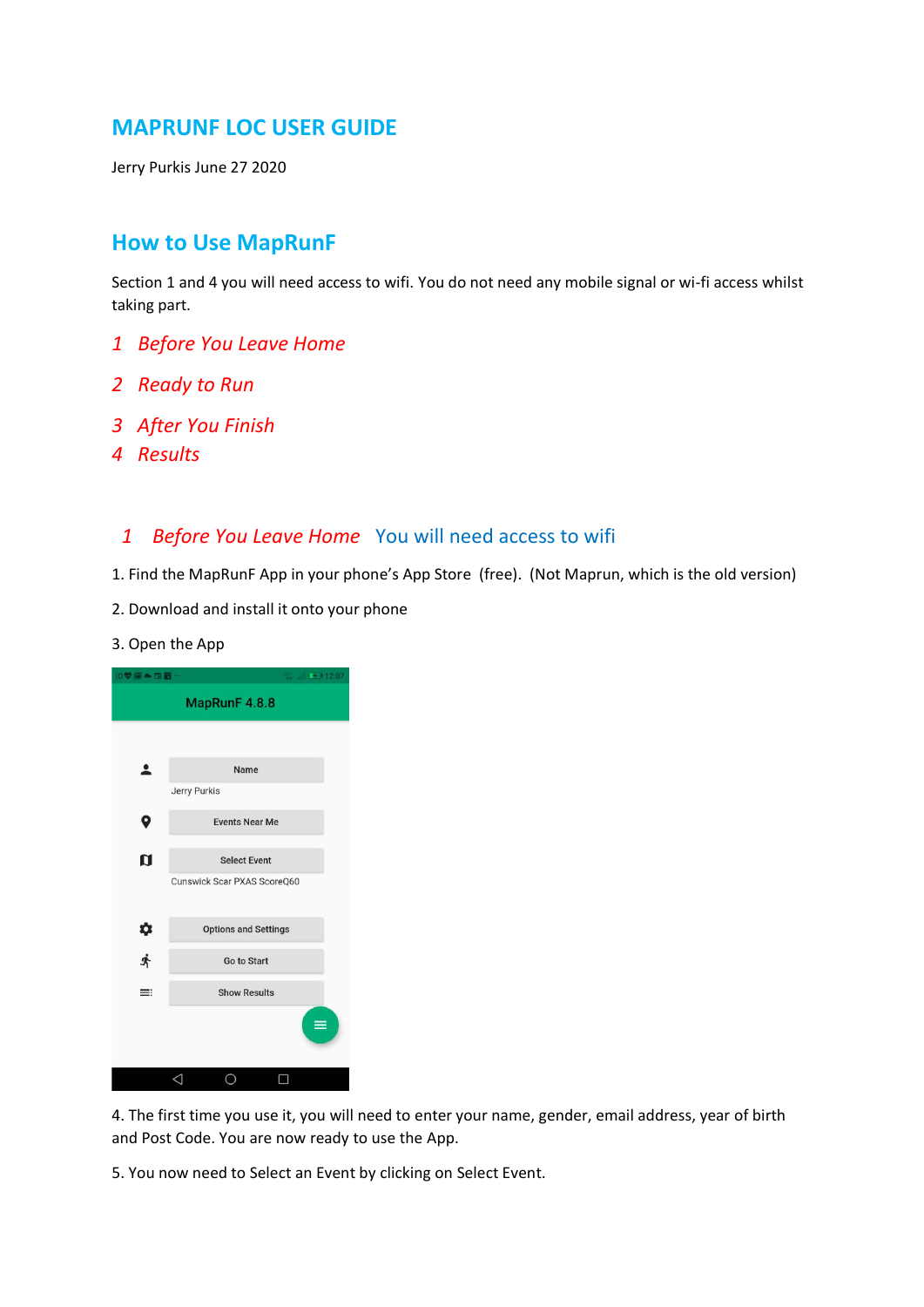• A list of folders will appear on the screen. Scroll down until you find UK.

| iD <sup>\$</sup> ▲ 国前网… |                                                                                       | 旧念 . ■ 图 12:50 |  |
|-------------------------|---------------------------------------------------------------------------------------|----------------|--|
| ←                       | <b>Events on MapRun Server</b>                                                        |                |  |
|                         | opalli<br>Spain                                                                       |                |  |
|                         | Sweden<br>Sweden                                                                      |                |  |
| ┐                       | Switzerland<br>Switzerland                                                            |                |  |
|                         | Tasmania<br>Tasmania                                                                  |                |  |
|                         | UK<br>UK                                                                              |                |  |
|                         | <b>USA</b><br>USA                                                                     |                |  |
|                         | Victoria<br>Victoria                                                                  |                |  |
|                         | Western Australia<br><i>Mactorn Auctrolio</i><br><b>Access Local Events (Offline)</b> |                |  |
|                         | ◁                                                                                     |                |  |

● Then Select Cumbria , and then South to get the LOC events.

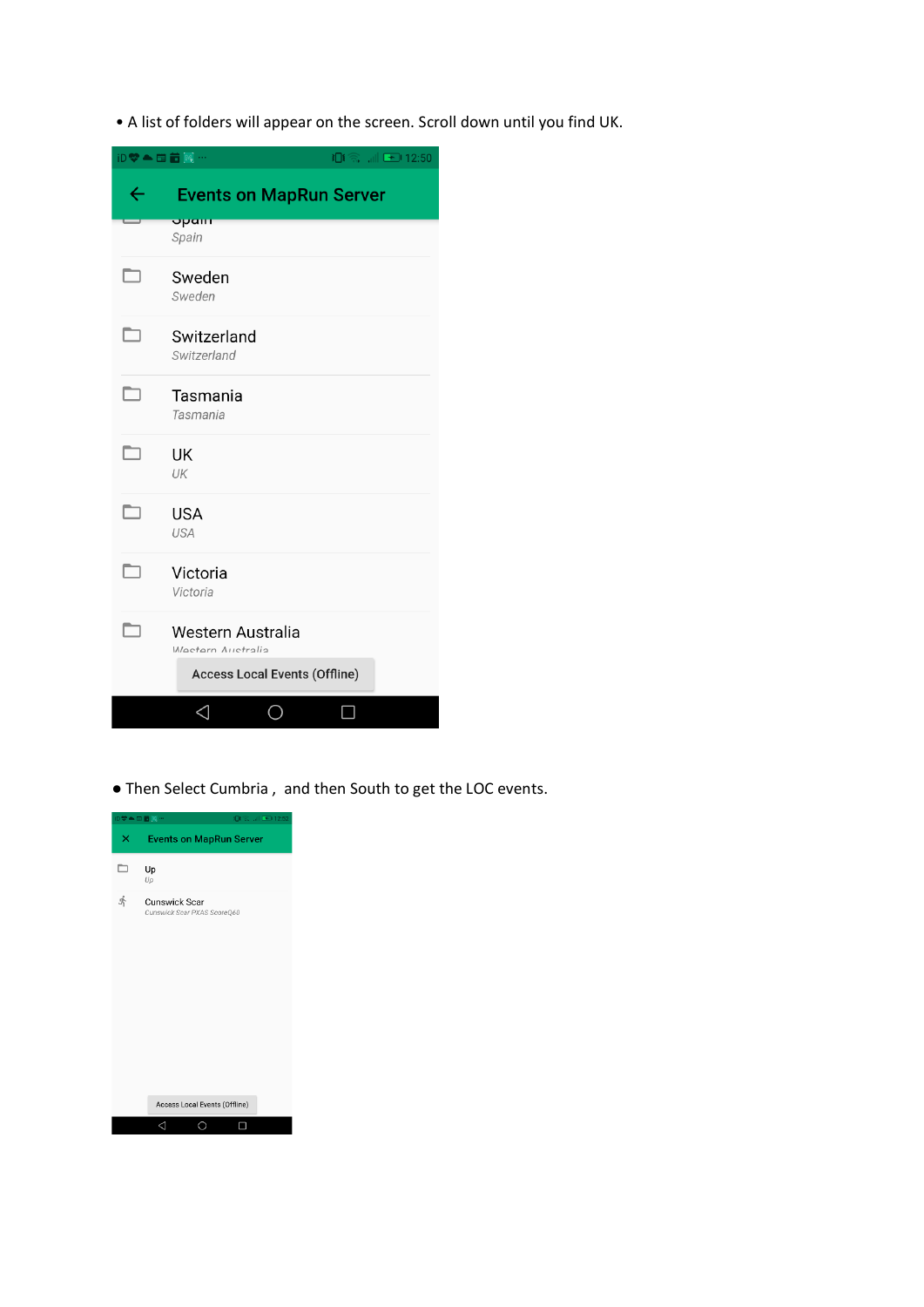MapRunF naming convention requires

PXAC for line courses

PXAS for Score, followed by SCOREQ and duration of event in minutes.

ScoreQ60 will give 30 or 40 points per control, then subtract 30 points for every minute over 60.

ScoreV60 will give 20 points per control, then subtract 10 points for every minute over 60.

Select the course you want to run.

6. The screen will return to the front page of the app with your event now selected

If you have downloaded multiple events, you can toggle the selected event by going into select events, and then at the bottom, access local events.

Extra events can be deleted by swiping left.

|                                | iD♥▲国苗网…<br> 12:50  11  全  12:50                                               |  |  |
|--------------------------------|--------------------------------------------------------------------------------|--|--|
| <b>Events on MapRun Server</b> |                                                                                |  |  |
|                                | opalit<br>Spain                                                                |  |  |
|                                | Sweden<br>Sweden                                                               |  |  |
| ┓                              | Switzerland<br>Switzerland                                                     |  |  |
| ┑                              | Tasmania<br>Tasmania                                                           |  |  |
|                                | UK<br>UK                                                                       |  |  |
|                                | <b>USA</b><br>USA                                                              |  |  |
|                                | Victoria<br>Victoria                                                           |  |  |
|                                | Western Australia<br>Western Australia<br><b>Access Local Events (Offline)</b> |  |  |
|                                |                                                                                |  |  |

7. "bleep distance" for events in "test" mode.

When a MapRunF course has significant coverage of trees, which affects the GPS signal, eg at Bethecar Forest, the

"bleep distance" can be adjusted from the home screen in MapRunF.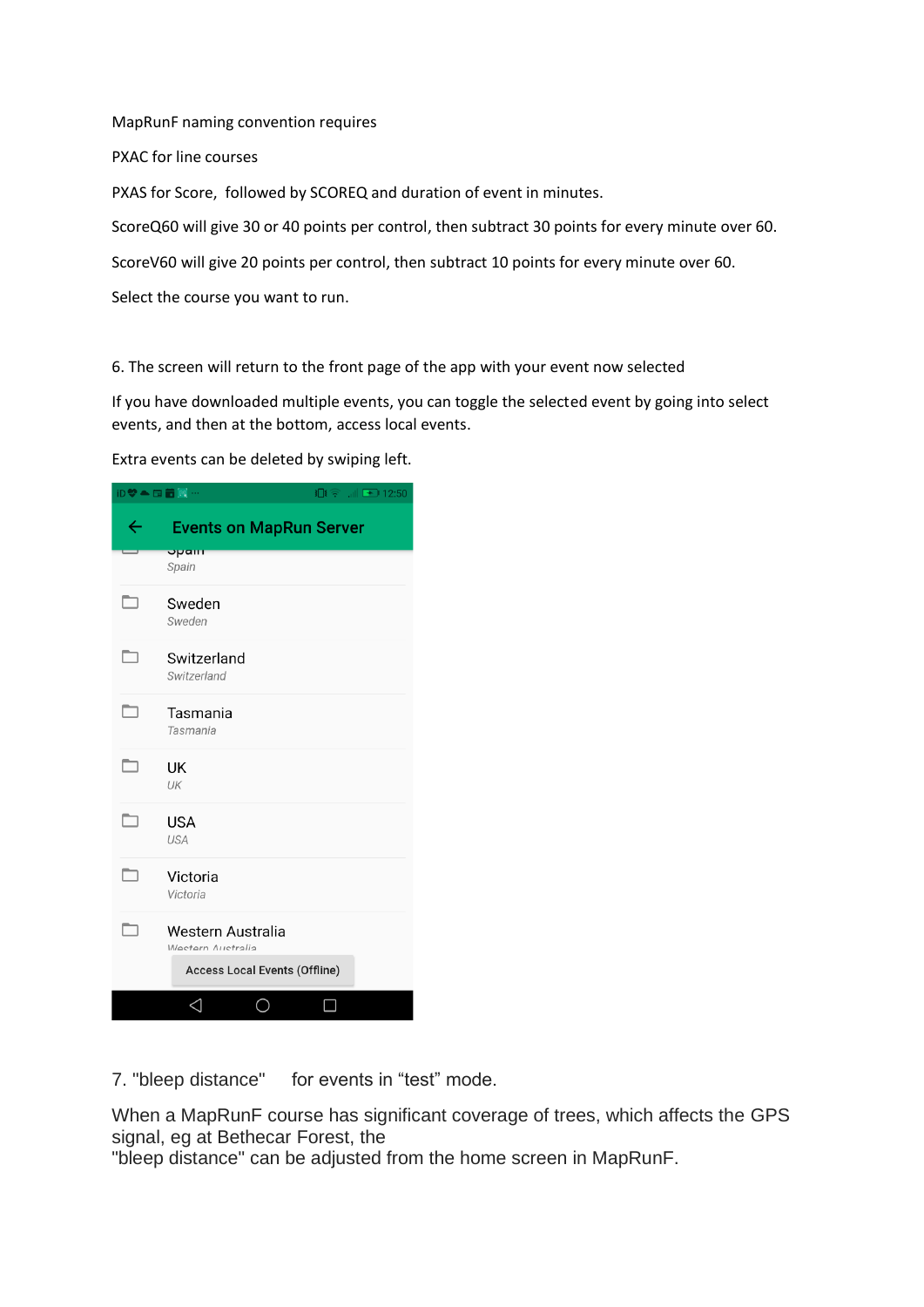After selecting an event, press Options and Settings, scroll down to Event, punch tolerance It is set by default to 15 (which gives a circle of radius 5m)

- At 15 it will beep approx 5m away
- At 25 it will beep approx 10m away
- at 8 it will beep approx 2m away.

MapRunF suggests increasing punch tolerance when under trees. It will be set for the duration of the event

### *2 Ready to Run*

● To view the course, or when you are close by the event start location and ready to go, select

#### *GOTO START.*

•

• For all LOC courses made live in the Cumbria South folder, you will be requested for a 4 digit pin code. Details of who to contact will be on the LOC website.

| iD♥▲田苗图…           |                  |            |   | 旧令  ■ 12:56                              |  |  |
|--------------------|------------------|------------|---|------------------------------------------|--|--|
| $\leftarrow$       | <b>Lock Code</b> |            |   |                                          |  |  |
|                    |                  |            |   |                                          |  |  |
|                    |                  |            |   |                                          |  |  |
|                    |                  |            |   |                                          |  |  |
|                    |                  |            |   |                                          |  |  |
| <b>CLEAR CODE</b>  |                  |            |   |                                          |  |  |
|                    |                  |            |   |                                          |  |  |
| $^\star$           | 1                | $\sqrt{2}$ | 3 |                                          |  |  |
| $\ddot{}$          | 4                | 5          | 6 |                                          |  |  |
| $\#$               | 7                | 8          | 9 | $\left\langle \overline{x}\right\rangle$ |  |  |
| $\mathcal{O}$<br>A | ABC              | 0          | ─ | Done                                     |  |  |
|                    | P                | О          | Ο | 圛                                        |  |  |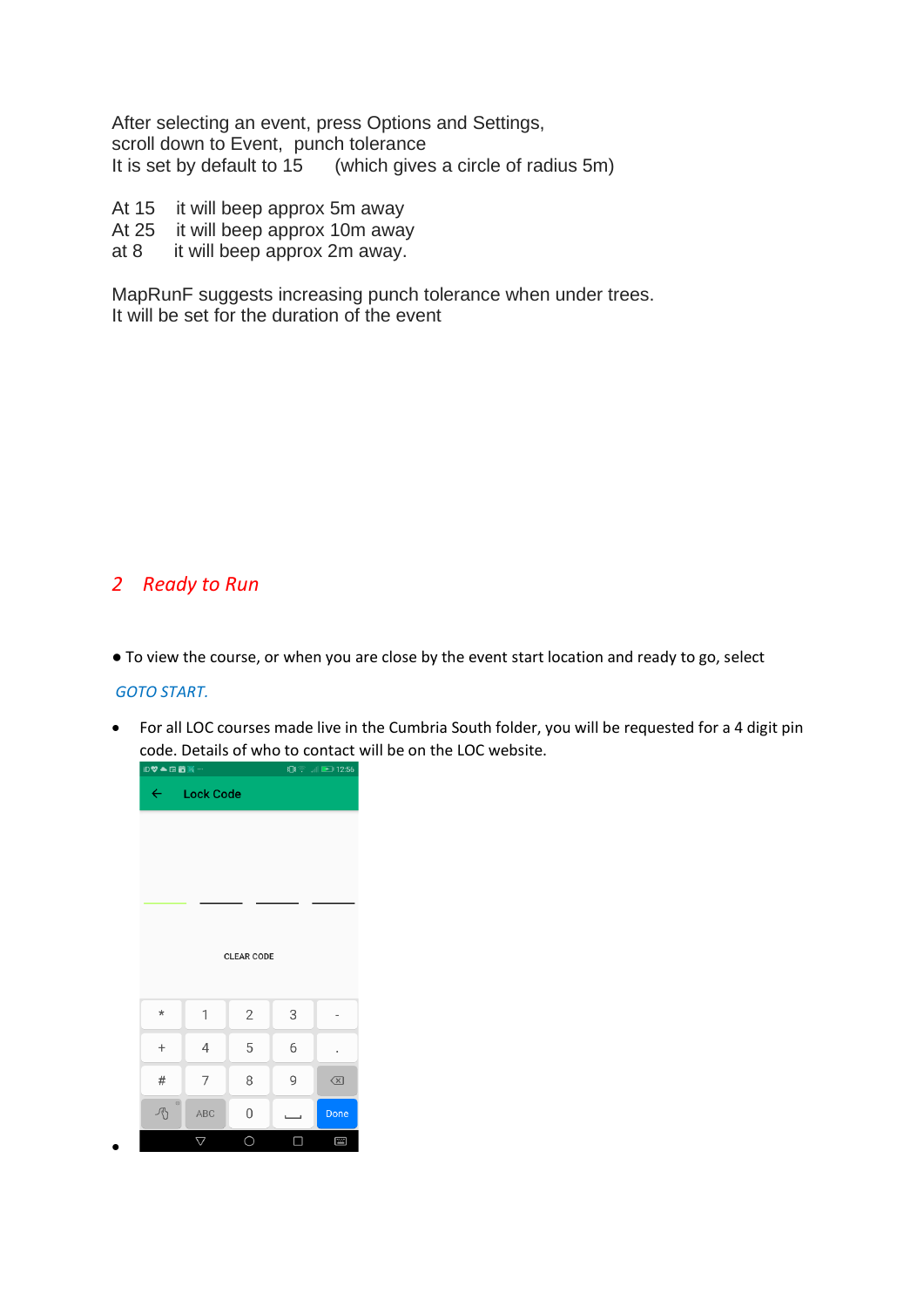- On receipt of the pin code, you will also be sent a pdf copy of the map. It is preferable, especially on terrain ground, rather than parkland or urban, to use the map to navigate, and keep your phone safe, and dry in your pocket. You will hear the phone beep as it reaches each control.
- Also a compass bearing will be affected by the metal in your phone, so always take a bearing from your map.



- Your track to the start will be shown in red. You can zoom in or out of the map to change the magnification. When you are ready to start, move towards the precise start point and the phone will beep to confirm that it has registered the start point. The clock will now start timing. The red track will disappear.
- As you reach each control, the phone will beep, and the control on the phone will go green.
- The accuracy of the beep will depend on GPS coverage, and the accuracy of the map. Tree coverage, and tall buildings affect the signal, so if it does not beep straight away, continue on for a few metres, or run round in a small circle.
- The screen will show the number of the last control you visited and the number of controls you have visited. If you are on a linear course you may sometimes pass close enough to a different control point to register it out of order. This is ok as long as you still visit the controls in the correct order. Take care to ensure you have registered the correct points.

Set mobile data to on. Some phones will also require phone permissions for the MapRunF app set to access location data to "all the time" to stop the app going to sleep. Do this in Settings>Apps>MapRun>Permissions>Location>Allow all the time. Most phones have the Location either ON or OFF.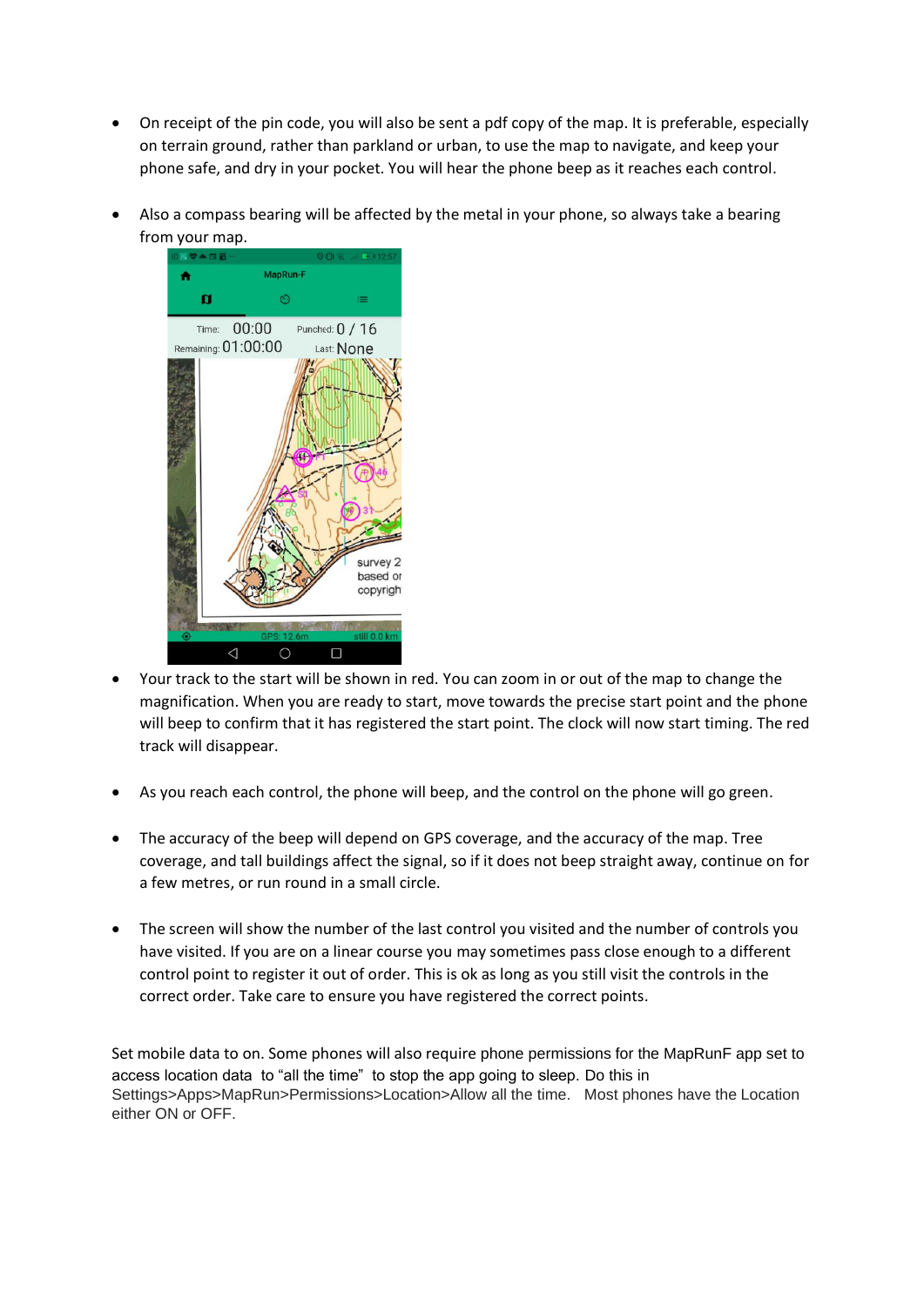• Once you have completed the course, return to the Finish and the phone will beep and the clock stop timing.

## *3 After You Finish*

• On reaching the finish your track will then appear as a red line.

• After the finish the app may automatically save your results if you have access to data, otherwise you can upload them later.

## *4 Results* You will need access to wifi

- Press show results from the home page
- Select the event completed



• Select *all results for this event* to see the results to date

You can sort the results by column

•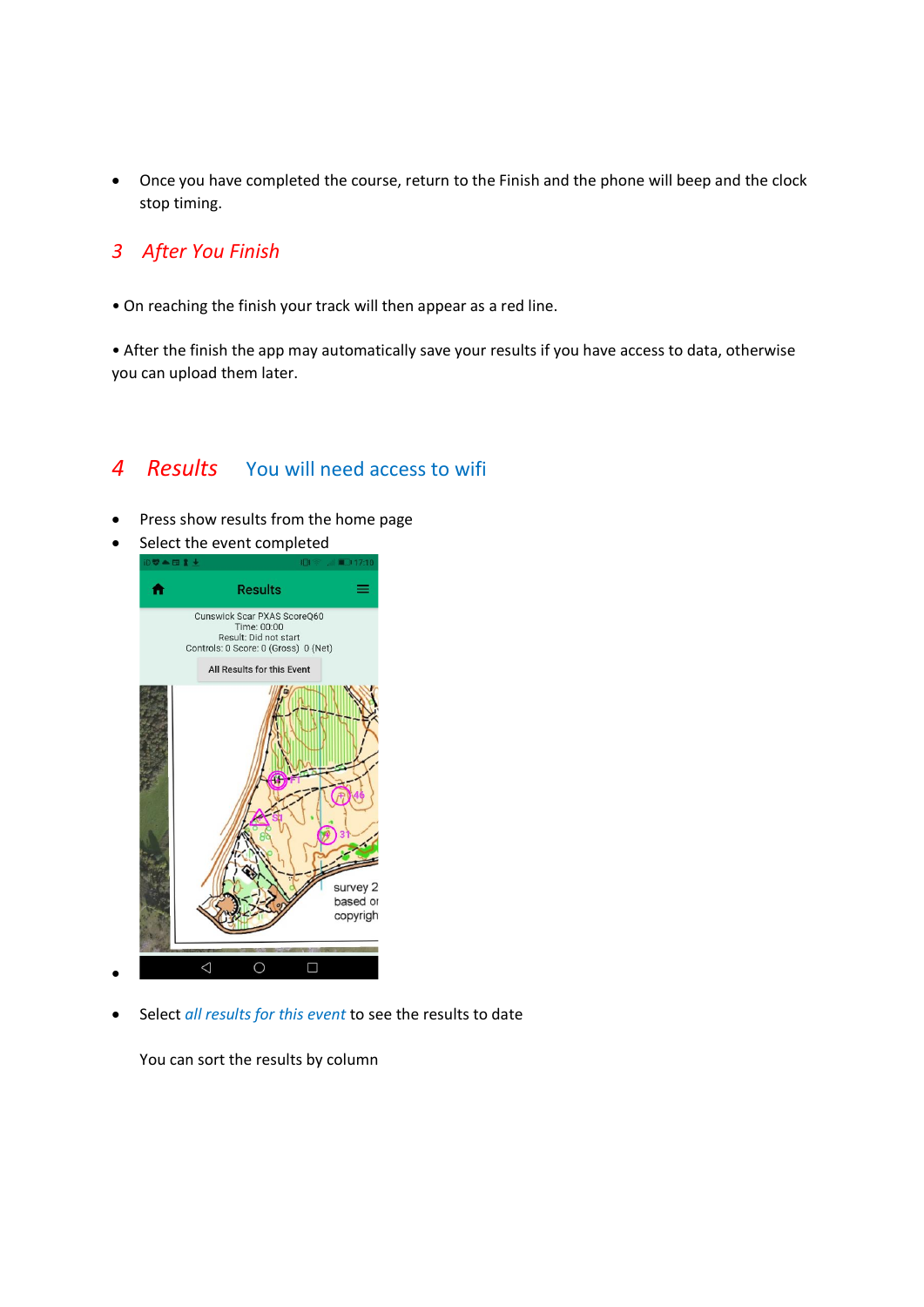|                | 1D♥▲田【土<br>扣拿<br>$    $ $  $ 17:10                        |                                                                                |              |            |  |  |  |  |
|----------------|-----------------------------------------------------------|--------------------------------------------------------------------------------|--------------|------------|--|--|--|--|
| ←              | <b>Results for Event</b>                                  |                                                                                |              |            |  |  |  |  |
|                | <b>ScoreResults_Cunswick Scar F</b><br><b>Columns</b> are |                                                                                |              |            |  |  |  |  |
| Pos            | <b>Name</b>                                               | <b>Controls Visited</b><br><b>Count: List</b>                                  | <b>Track</b> | <b>Tim</b> |  |  |  |  |
| 1              | Loz<br>Colyer                                             | 16: 31. 32. 33.<br>35, 36, 37, 38,<br>39, 40, 41, 42,<br>43, 34, 44, 45,<br>46 | <b>Track</b> | 37:1       |  |  |  |  |
| $\overline{2}$ | Rachel<br><b>Powell</b>                                   | 16: 31, 32, 33,<br>34, 35, 36, 37,<br>38, 39, 40, 41,<br>42, 43, 44, 45,<br>46 | <b>Track</b> | 40:1       |  |  |  |  |
| 3              | <b>Martin</b><br><b>Powell</b>                            | 16: 31, 32, 33,<br>34, 35, 36, 37,<br>38, 39, 40, 41,<br>42, 43, 44, 45,<br>46 | <b>Track</b> | 44.4       |  |  |  |  |
|                |                                                           |                                                                                |              |            |  |  |  |  |

- To upload your own results, select the 3 horizontal bars on top right,
- Select *Upload (Manual)*

•